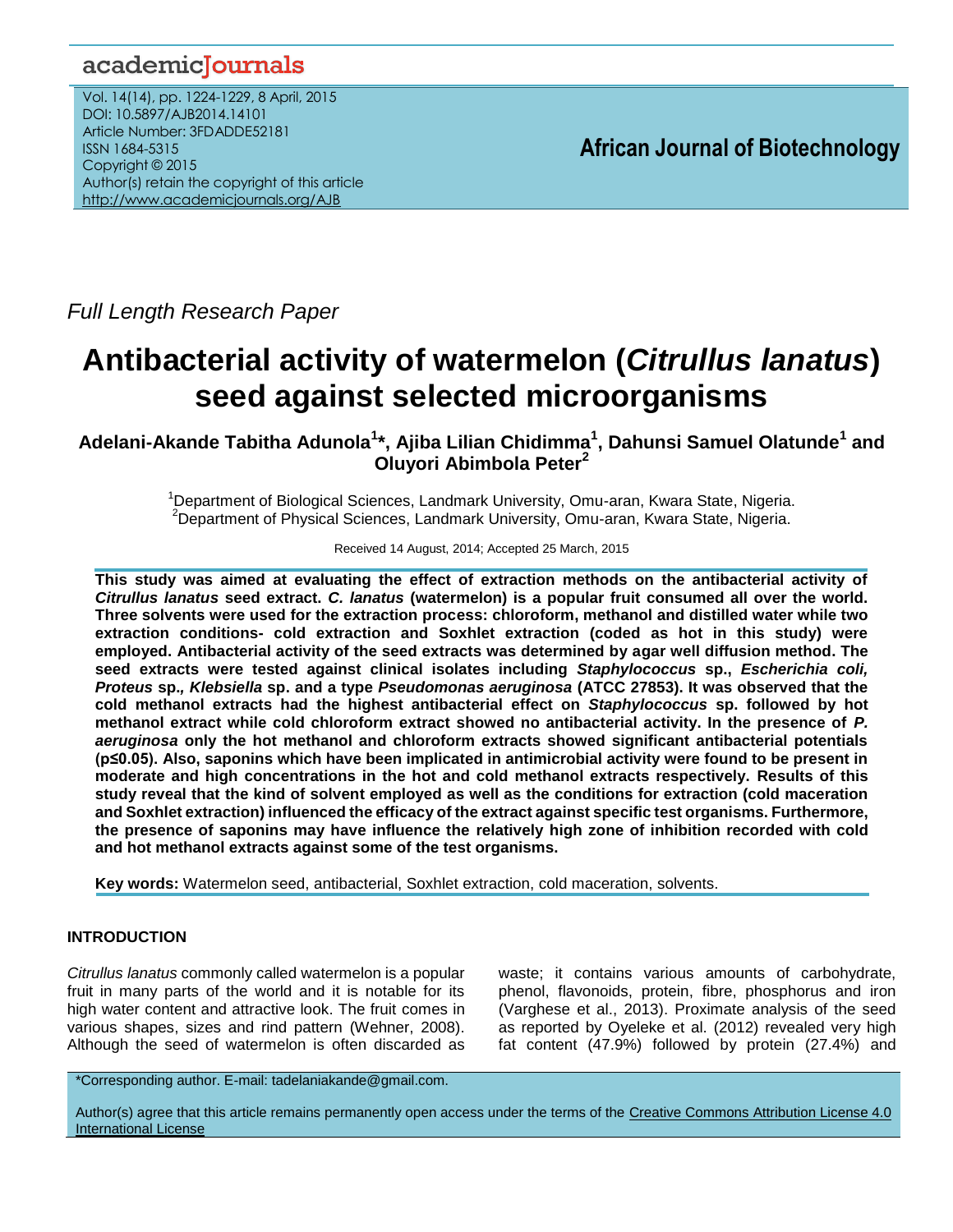carbohydrate (9.9%). Traditionally, the seed of *C. lanatus*  is said to be medicinal because it can relieve inflammation/ irritation; causes increased passing of urine and gives tonic effects (Okunrobo et al., 2012; Varghese et al., 2013).

Extraction of medicinal plants is carried out using various methods including maceration, infusion, decoction, percolation, hot continuous extraction (Soxhlet extraction), thermal desorption, surfactant mediated extraction, counter-current extraction, accelerated solvent extraction, pressurized liquid extraction amongst others. Advanced extraction methods include extraction, ultrasonication assisted extraction, supercritical fluid extraction, microwaveassisted extraction and supercritical fluid extraction (Gupta et al., 2012; Handa, 2008). Most of the information available on the antibacterial activity of *C. lanatus* seed have made it clear that cold maceration is popularly used for extraction of *C. lanatus* plant parts (Okunrobo et al., 2012; Omigie and Agoreyo, 2014; Oseni and Okoye, 2013); and in few cases Soxhlet extraction (Meena and Patni, 2008; Oyeleke et al., 2012). This has brought about the need to compare extraction methods in order to determine which method will yield the highest antibacterial effect on the organisms. The aim of this study was to examine the effect of extraction solvents and extraction conditions on the antibacterial potential of the seed extracts of *C. lanatus.*

## **MATERIALS AND METHODS**

#### **Collection and preparation of seed material**

Twenty five watermelon fruits were purchased from Omu-aran market, Kwara State, Nigeria. The fruits were washed and cut open to obtain the seeds. The seeds obtained were washed and air-dried for two days; then pulverized using mortar and pestle under aseptic conditions and ground to powder using a blender (Waring commercial blender, Model No. HGB2WTS3). Powdered seed material were then weighed and kept in air-tight containers until further usage.

## **Preparation of crude extracts**

Cold extraction by maceration and Soxhlet extraction were carried out on the seed material using three solvents- chloroform, methanol and distilled water- in order of increasing polarity.

**Cold extraction:** The powdered seed material was subjected to successive solvent extraction using chloroform, methanol and distilled water in the increasing order of polarity. A total of 50 g each of dried seed powder was extracted first in 150 ml of chloroform in a conical flask and placed in an orbital shaker for 72 h at 90 rpm. This was done in triplicate. The extracts obtained were filtered using Whattman filter paper and were evaporated to dryness using a rotary evaporator and water bath at 40-50°C then stored at 0-4°C in air-tight containers for further use (Varghese et al., 2013). The residue was allowed to air-dry and subsequently extracted with 150 ml of methanol following the same procedure. Lastly, the air-dried residues were extracted with 150 ml of distilled water also following the method but for 24 h.

**Soxhlet extraction:** The powdered seed material was also subjected to successive solvent extraction using chloroform, methanol and distilled water in the increasing order of polarity. The Soxhlet apparatus was used in this case. A total of 50 g each of dried seed powder was extracted in three thimbles (triplicate) of the Soxhlet apparatus, first in 150 ml each of chloroform and allowed to stand for 6 h. The extracts obtained were evaporated to dryness using a rotary evaporator and water bath at 40-50°C, and stored at 0-4°C in air-tight container for further use (Varghese et al., 2013). The residue was allowed to air-dry and extracted with 150 ml of methanol following the same method. Distilled water was not used for Soxhlet extraction due to the challenges encountered. All extracts were evaporated to dryness using a water bath.

#### **Phytochemical screening**

Qualitative phytochemical screening of the various extracts was carried out according to standard procedure (Trease and Evans, 1989; Evans et al., 2002) to ascertain the qualitative composition of the seed. Phytochemicals screened include alkaloids, phenols/ tannins, saponins, steroids, flavonoids, reducing sugars and lipids.

#### **Dilution of extract**

In 1 ml of each solvent used except chloroform, 0.2 g (200 mg) of the corresponding extract was re-dissolved. The chloroform extract on the other hand was re-dissolved in a mixture of petroleum ether and methanol (8:2 v/v). Ciprofloxacin was used as positive control. 1000 mg of Ciprofloxacin was dissolved in 5 ml of distilled water.

#### **Preparation of test specimens**

Clinical isolates of *Staphylococcus* sp.*, Escherichia coli, Proteus*  sp*.,* and *Klebsiella* sp. were obtained from the University of Ilorin Teaching Hospital, Ilorin, Kwara State, as well as a type strain of *P. aeruginosa* (ATCC 27853). The test organisms were sub-cultured and incubated at 37°C for 24 h on nutrient agar slant medium and were stored 0-4°C till use. They were then further sub-cultured in nutrient broth at 37°C for 24 h.

#### *In-vitro* **antibacterial activity (agar well diffusion method)**

Antibacterial activity of watermelon seed extracts was carried out using the agar well diffusion method as reported by Hassan et al. (2011), with some modifications. Mueller Hinton agar (LAB039, LabM Limited, UK) was prepared according to the manufacturer's direction. From each standard bacterial stock suspension [*Staphylococcus* sp.  $(1.5 \times 10^{5} \text{ CFU/ml})$ ; *E. coli*  $(2.0 \times 10^{5} \text{ CFU/ml})$ ; *P. aeruginosa* (3.4  $\times$  10<sup>5</sup> CFU/ml)], 1 ml of the broth culture of the respective bacteria was mixed thoroughly with 20 ml of sterile molten Mueller Hinton agar (45-50°C) before pouring into sterile petri dishes and left to solidify. Furthermore, a sterile cork-borer of diameter 6.0 mm was used to bore wells in each agar plate and 50 μl of each extract was introduced into the different wells. The plates were allowed to stand for 6 h after which they were incubated for 18 to 24 h at 37°C. After incubation, the zone of inhibition for each extract and the control was measured using a meter rule and recorded.

Statistical analyses were carried out using the SPSS statistical software. The comparison of means was done using the One-Way Analysis of Variance (ANOVA). All experimental setups were in triplicate.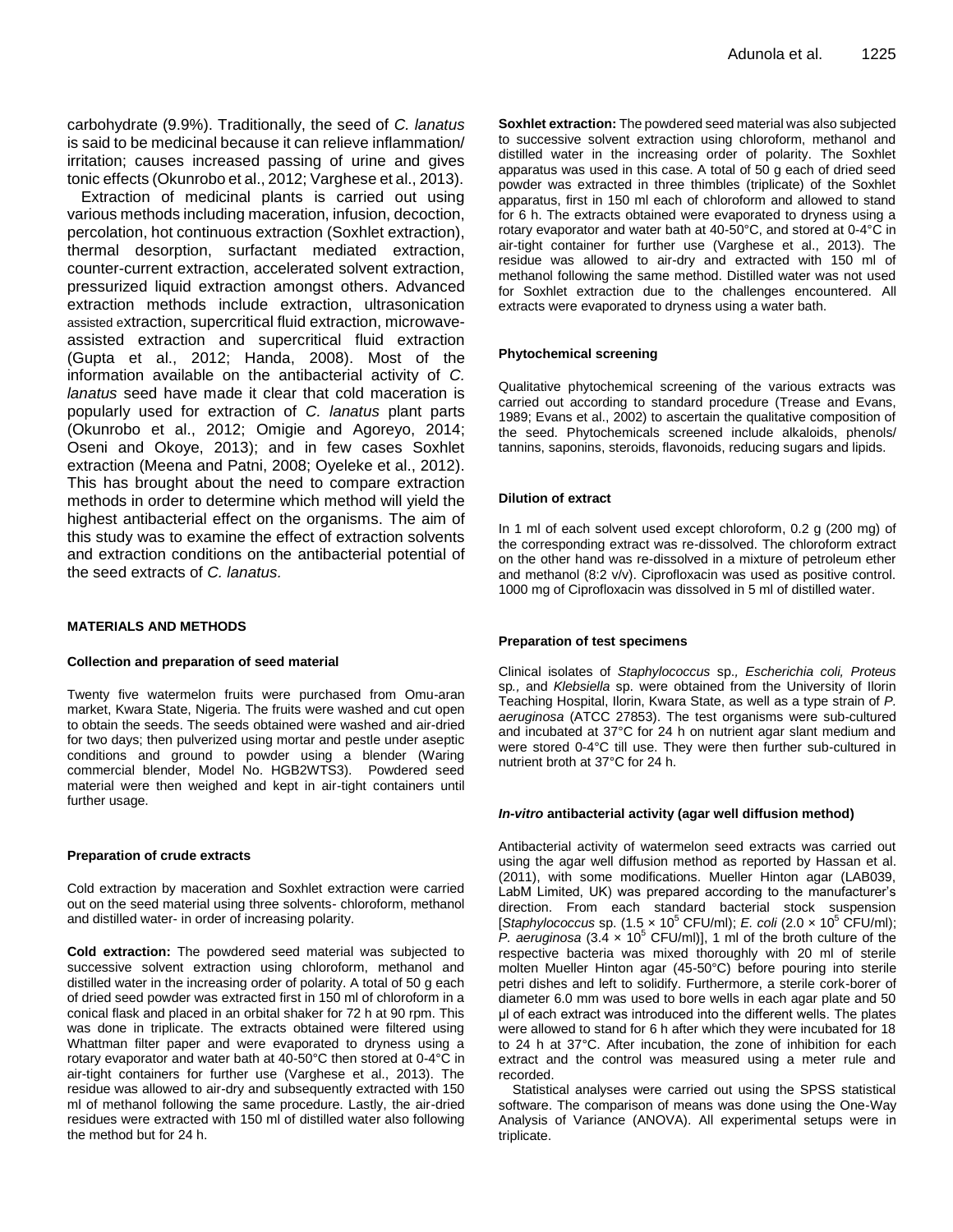| <b>Phytochemicals</b> | <b>CCE</b>               | <b>HCE</b>               | <b>CME</b>      | <b>HME</b>      | <b>CWE</b>               |
|-----------------------|--------------------------|--------------------------|-----------------|-----------------|--------------------------|
| Saponins              | $\overline{\phantom{0}}$ |                          | $^{+++}$        | $^{\mathrm{+}}$ | +                        |
| Phenols/Tannin        | $\overline{\phantom{0}}$ | $\overline{\phantom{0}}$ | $^{\mathrm{+}}$ | $+ + +$         | $\overline{\phantom{0}}$ |
| Alkaloids             | $\overline{\phantom{0}}$ |                          | $^{\mathrm{+}}$ | $^{++}$         | $^{++}$                  |
| <b>Steroids</b>       | $^{+++}$                 | $^{++}$                  | $\div$          | $++$            | -                        |
| Flavonoids            | $^{++}$                  | $^{++}$                  | $^{++}$         | $+ + +$         | -                        |
| Reducing sugars       | $^{\mathrm{+}}$          | $^{\mathrm{+}}$          | $^{+++}$        | $+ + +$         | -                        |
| Lipids                | $^{\mathrm{+}}$          | $^{\mathrm{+}}$          | $\ddot{}$       | ÷               |                          |

**Table 1.** Qualitative phytochemical analysis of *Citrullus lanatus* seed extracts

CCE= Cold chloroform extract; HCE= hot chloroform extract; CME= cold methanol extract; HME= hot methanol extract; CWE= cold water extract; +++= High concentration; ++= moderate  $concentration$ ;  $+=$  low concentration;  $-$  = absent. The solvents were evaporated to dryness.



**Figure 1.** Antibacterial potential of the different seed extracts of the watermelon on *Staphylococcus* sp.

# **RESULTS**

## **Qualitative phytochemical analysis**

The various extracts of watermelon seeds were tested for different phyto-constituents including alkaloids, phenols/ tannins, saponins, steroids, flavonoids, reducing sugars and lipids using standard procedures and the results are shown in Table 1. The result reveals that the cold chloroform and hot chloroform extracts (CCE and HCE) had the same phyto-constituents; this was also the case with the cold and hot methanolic extracts (CME and HME). In addition, the methanol extracts (CME and HME) were positive for all phytochemicals screened.

# **Antimicrobial screening**

As shown in Figure 1, the highest zone of inhibition of 9.3

mm was recorded with the cold methanol extract (CME) followed by hot methanol extract (HME) which had a zone of inhibition of 6.00 mm when administered against *Staphylococcus* sp.

Among the different extracts used for investigation, the CME and HME extracts were observed to show significantly high zones of inhibition against *Staphylococcus* sp., when compared with the other extracts (p≤0.05). Significantly low zones of inhibition were observed with the CCE and the CWE in the presence of the *Staphylococcus* sp. (p≤0.05).

When *E. coli* was used as the test bacteria, the antibacterial activity of the various extracts against *E. coli* was generally low apart from the control (Figure 2). CWE recorded a zone of inhibition of 6.0 mm while HCE had a zone of inhibition of 5.33 mm. When compared to the control antibiotic, none of the extracts used for investigation was observed to significantly inhibit the growth of *Escherichia coli*. The zones of inhibitions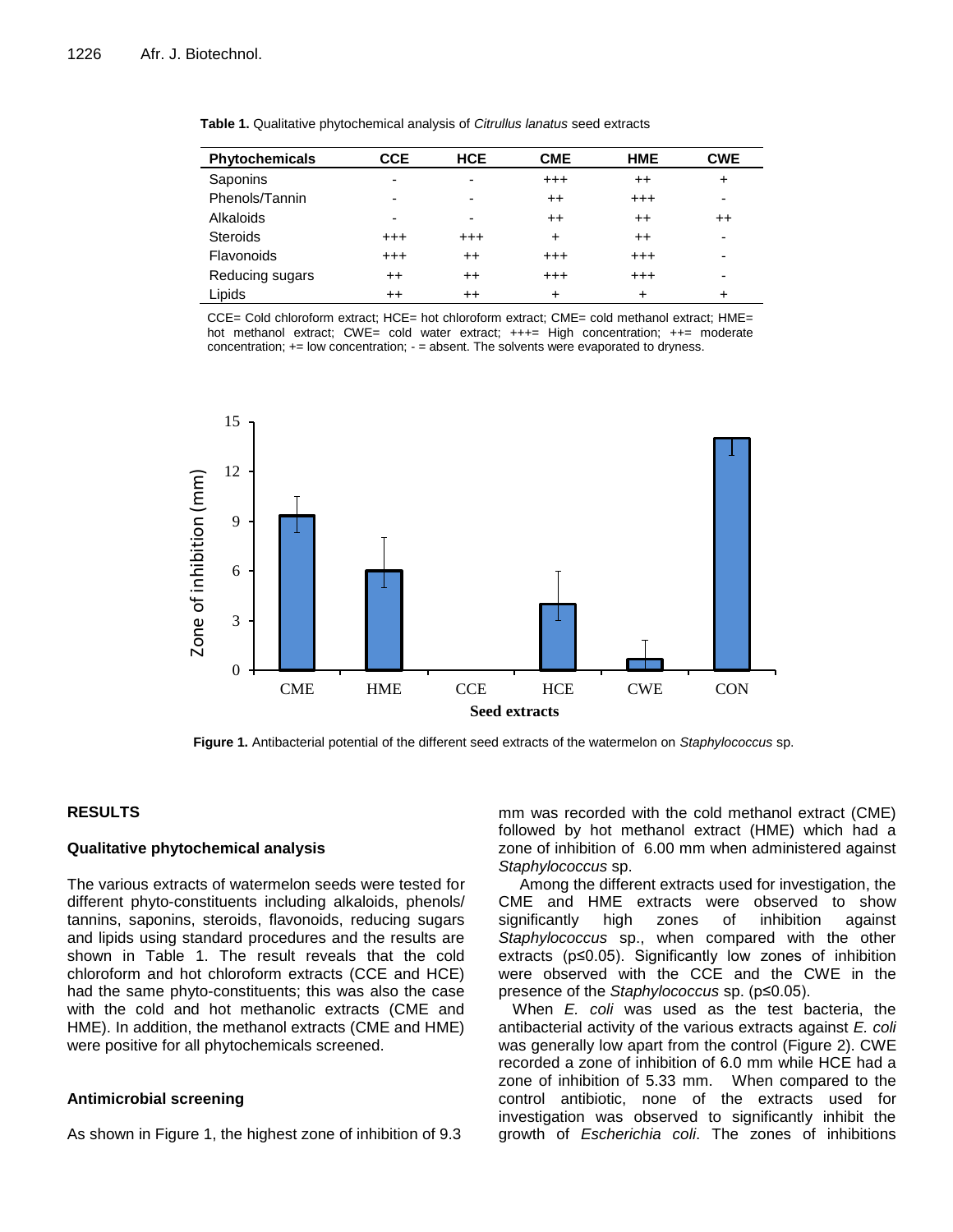

**Figure 2.** Antibacterial potential of the different seed extracts of the watermelon on *Escherichia coli.*



**Figure 3.** Antibacterial potential of the different seed extracts of the watermelon on *Proteus* sp.

observed for 'HME' and 'CWE' were however observed to be significantly higher than those of the other extracts (p≤0.05).

Figure 3 shows that CME, HCE and CCE extracts did not show any zone of inhibition when tested against *Proteus* sp. while CWE and HME recorded zones of inhibition of 2 and 1.33 mm, respectively.

In the presence of *Proteus* sp., the zones of inhibition showed by the different extracts were not observed to be significantly different from one another. A significantly high zone of inhibition was however observed for the control antibiotic (p≤0.05).

When tested *against Klebsiella* sp., extracts HCE and CWE recorded similar zone of inhibition of 2.67 mm,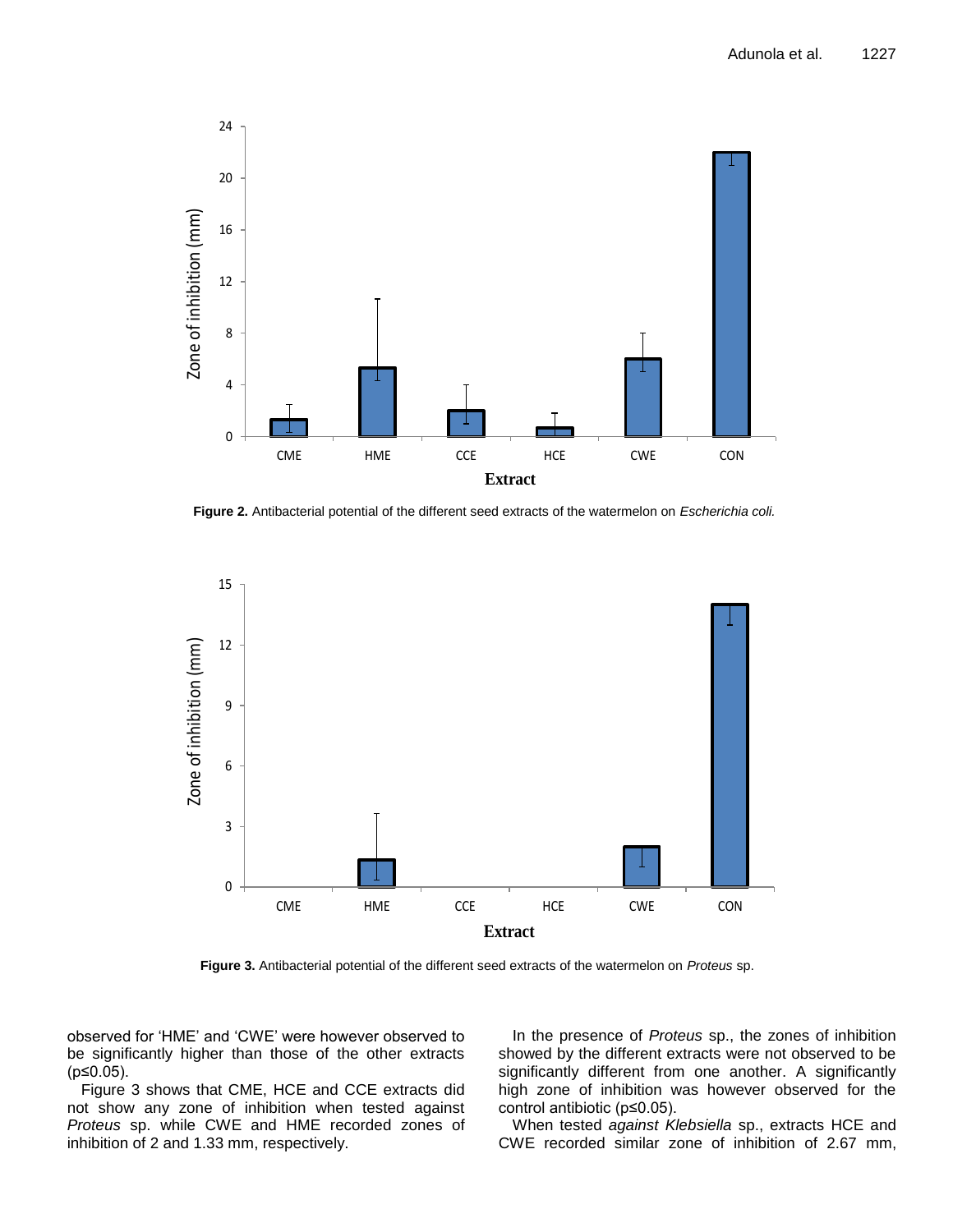

**Figure 4.** Antibacterial potential of the different seed extracts of the watermelon on *Klebsiella* sp.



**Figure 5.** Antibacterial potential of the different seed extracts of the watermelon on *Pseudomonas aeruginosa.*

CME showed no zone of inhibition while the control had a zone of inhibition of 10 mm (Figure 4). As was observed in the presence of the *Proteus* sp., although the zone of inhibition observed for the control antibiotic was observed to be significantly higher than all the extracts used for the investigation, no significant differences in zones of inhibition were observed among the extracts in the presence of the *Klebsiella* sp. (p≤0.05).

In the case of *P. aeruginosa*, antibacterial activity was highest with HME (8.67 mm) followed closely by HCE (8.0 mm) while CME and CCE showed no zone of inhibition (Figure 5).

Although remarkably high zones of inhibition were observed in the presence of the *Pseudomonas aeruginosa*  for the HME, HCE and CWE extracts, only the 'HME' and 'HCE' were observed to be significantly different (p≤0.05).